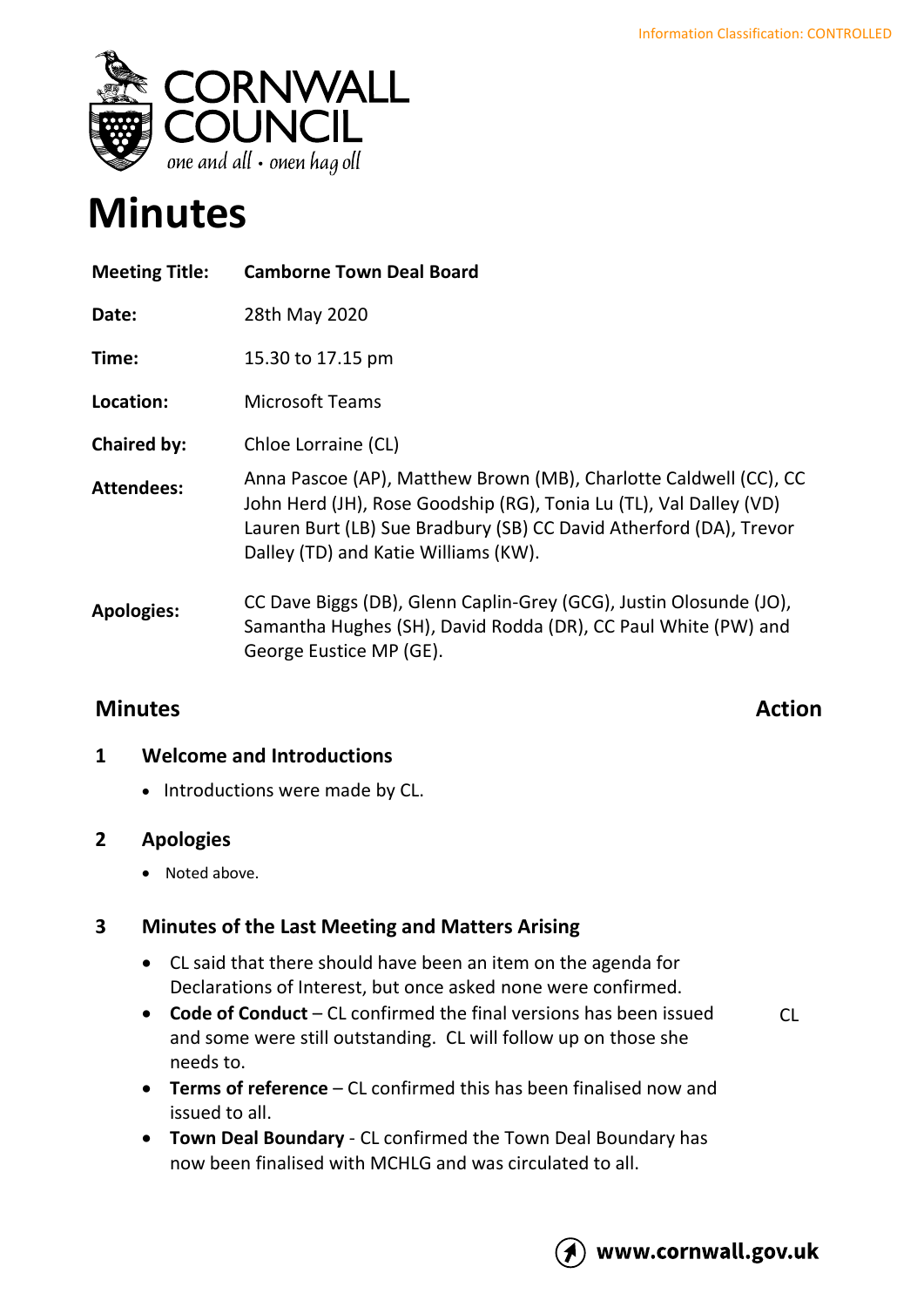- **Readiness Checklist**  CL confirmed this has been circulated to all.
- **Projects Briefing Note** CL confirmed that she put this together following the last meeting and circulated to all.
- **SharePoint Site** CL mentioned that this has now been set up and a link has been sent around to all. CL said that you are having an access issues with the site to let her know.
- **Cornwall College Projects** CL confirmed that this action has been completed but as it's commercially sensitive, we have been asked to not forward any further.
- **Communication Plan and Press Release** will be discussed later.
- **The minutes of the last meeting** were agreed as a true and accurate record of the last meeting.

### **4 Election of Chair and Vice Chair**

- CL apologised if there had been some confusion with how the process would work by some of the members of the Board if they were expecting to receive voting slips, but since nominations had been received for just one chair and vice-chair there was no need for the voting slips to be issued.
- CL confirmed that the Chair is Anna Pascoe and Vice Chair is CC Dave Biggs.
- AP gave a brief introduction and explained that she would help to run the meeting from this point onwards.

### **5 Co-opting of other Businesses/LEP Membership**

- CL explained that she had sent through details earlier in the day about the two possible candidates that Anna had suggested for coopting on to the Board.
- AP gave a brief introduction to the two candidates Rachael Hilliard and Zoe Hall.
- There was a brief discussion about the suitability of these candidates and a few of the members said that had knowledge of both of these candidates over many years.
- There was a discussion about the fact that Zoe Hall also works full time for Cornwall Council and whether this would affect things. AP suggested All private members have full time jobs but said it would be for the managing authority to approve. CL said she will follow up with others next week and if needs be contact MCHLG for clarification.
- The candidates were proposed by VD (with the caveat that we would need to check about CC working) and seconded by DA.
- CL explained that if there were no issues, then both of the

CL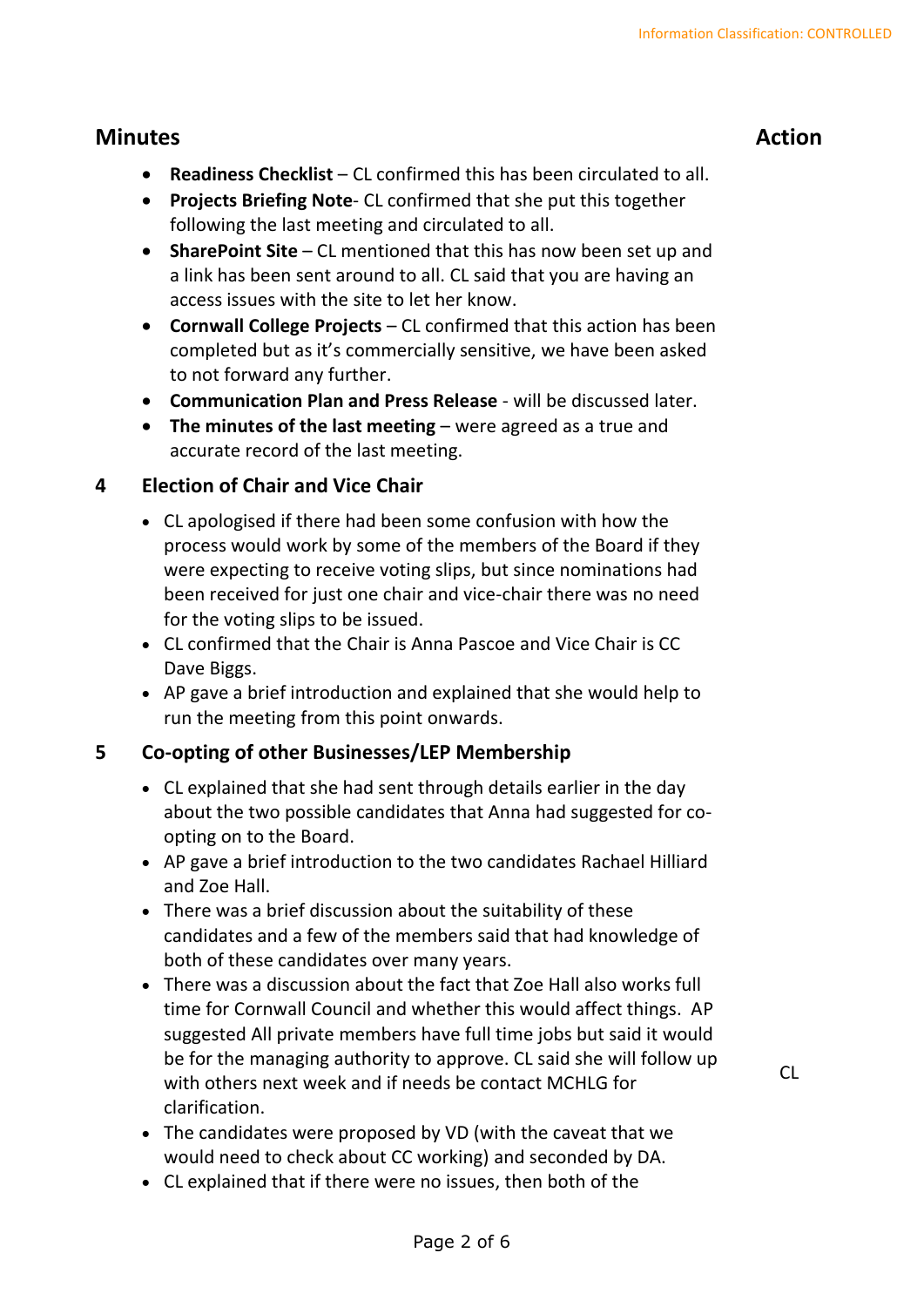candidates would be invited to the next meeting in June and circulated the relevant papers including terms of reference and code of conduct etc to get them up to speed.

• CL explained that LEP Board member Simon Caklais has had to step down from the board and also Treveth Holdings due to personal reasons which he needs to attend to. She explained that the LEP will now need to nominate someone to replace Simon, which will be agreed at a meeting next week and it is hoped that the replacement will be able to attend the next meeting in June.

#### **6 Update on Progress in the Last Month**

- **Project Summary** CL had explained that a lot has happened in the last month. The Project summary has been issued and maybe slightly out of date now.
- **Informal meeting**  CL said that this went well and was well received by those that attended it was a good opportunity to talk things through in a less formal meeting.
- **Old Fire Station** CL said that telephone conversation has been had with Mike Bows of the old fire station. He wants to keep hold of the building and pass it on to his grandchildren but is keen to work with us for a community use for the building. He has previously had permission to divide the building into flats but couldn't bring himself to do that.
- **Camborne Bus Station** CL said that a response has now been received from First about the Bus Station and a meeting is taking place tomorrow with some of the members to see what plans First have for the Bus Station site. CL explained that we need to keep these discussions broad and understand what their plans to see whether there is any scope for the site as part of the Investment Plan.
- **Donald Thomas Centre** CL said that there has been promising exchanges regarding this grade 2 listed building. Val is a Trustee of the building and has been in contact with the solicitors to get hold of the deeds to see whether there are any restrictions on it being sold in future. The Trust that manage the building would like to sell it and use the proceeds to upgrade the Community Centre, so there would be a recycling of monies. VD will provide an update on this once the meeting with the solicitors has taken place next week.
- **Walking and Cycling Network** CL said she had circulated details following the project being identified on the projects summary, she

VD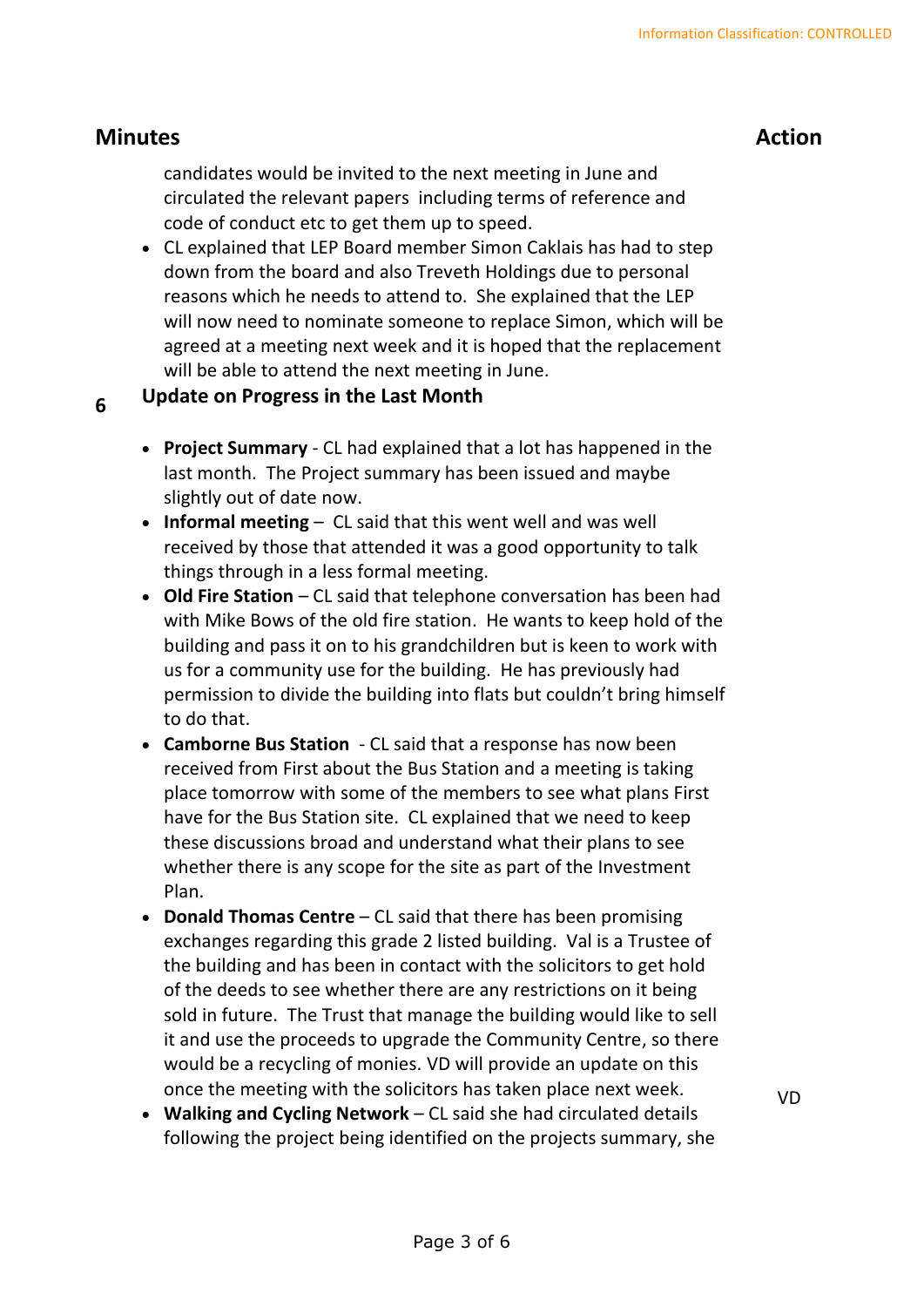### **Minutes Action** explained that this project could be part-funded by the Council through LTP funds. • **Green Infrastructure Strategy** – MB explained that this is being finalised and it links to the above project. He said it should be available in the next few weeks. CL said she was aware of this work and has received a draft but would share the final version of the strategy with the Board when it is available. • **Emergency Active Travel Fund** – MB said that the Council is currently looking at projects that could use this emergency funding, he suggested that CL contact Rebecca Riley to find out more. CL  $Cl$

- **Homes England Housing Sites** CL said that there are a number of housing sites that Homes England have in the area that she now has the details of.
- **Writing to Private developers**  CL said that she has written to the owners of the Old Fire Station, the North Lights Building at Tuckingmill, the Former Lidl and Church View Farm, to explain about the Towns Fund and to find out what their future plans are.

#### **7 Communications Strategy Update - Website/engagement approach**

- CL said that a few comments had been received on the Communications strategy and a few concerns had been expressed by Cllr Desmonde. CL said that she had now responded to these concerns.
- CL said that the strategy can be finalised and circulated to all but we need to have a discussion about the website first.
- AP noted that given some of the exchanges that there had been between various members, it was felt that a standalone website would better suit the needs of the Board.
- It was agreed that CL would write up a brief/EOI for the work that we needed for the website up to a value of £5K, so that it could be agreed at the next meeting.
- CC suggested that she knew of some local talent that might be able to help us. CL explained that this procurement would need to be done via Bloom for the reasons we had explained before. CL said that any businesses could register on the Bloom site and find out about future opportunities for work.
- CL to share the details of Bloom with the Board and also the letter that can be sent to let people know what they need to do to register on the site so that it can be circulated with their networks.

 $Cl$ 

 $Cl$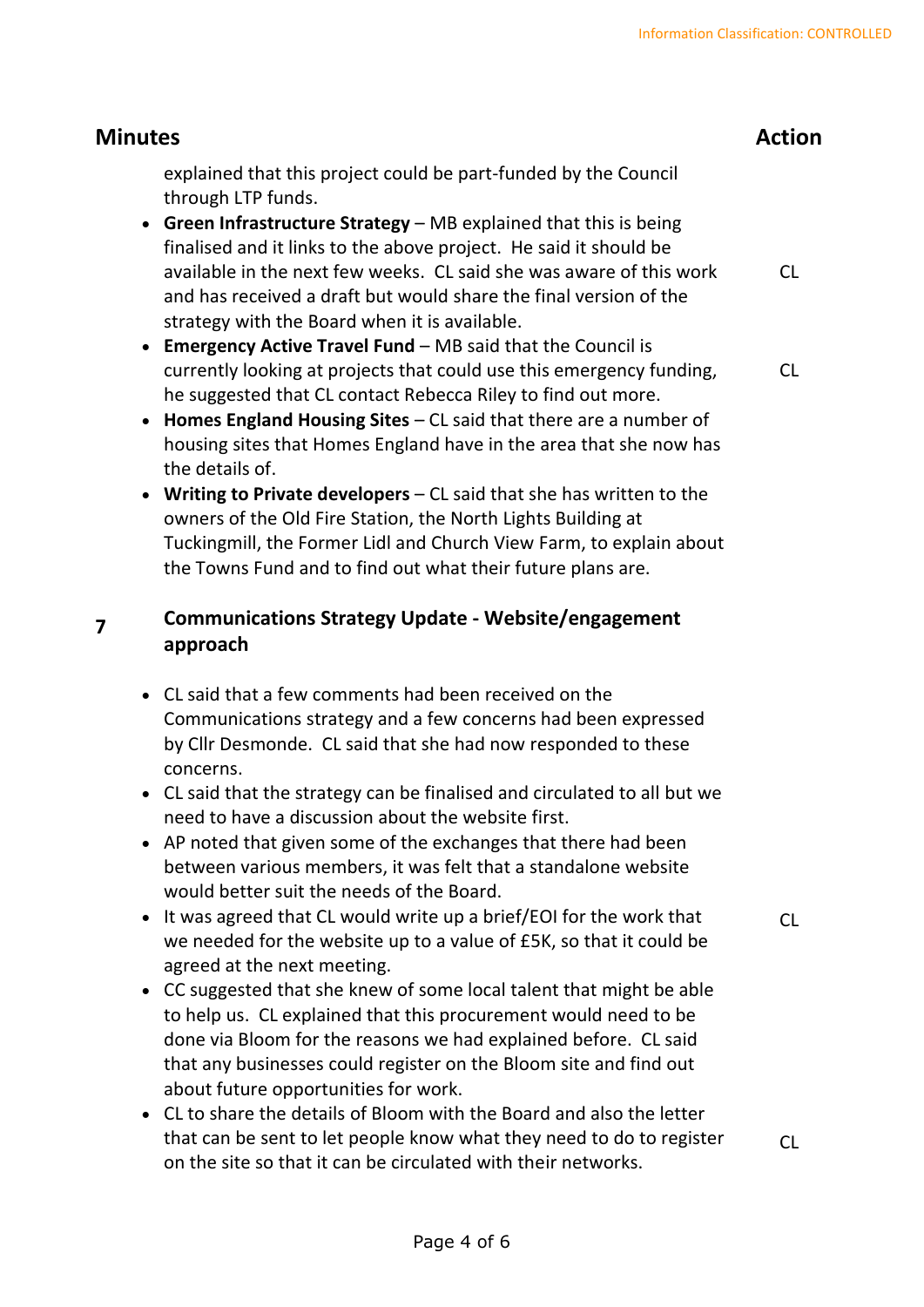### **8 Suggested work for the next month -**

### **Sub Groups –**

- AP suggested that it would be beneficial to create sub groups to support the work of the board.
- AP suggested three sub groups **Vision, Creativity and Prosperity**.
- It was suggested that a fourth group might be needed around **Communication and engagement**.
- A question was asked about how these sub-groups would groups interact together?
- AP confirmed there would be no restrictions on whether you stick to just one sub group or not but proposed that there would be 3-5 members per sub group.
- It was confirmed that the sub groups would need a Terms of Reference and priorities that would need to be developed by AP/CL.
- Following a discussion about how these would best work it was agreed that one member for each sub group would need to feed into the vision sub group which would be the 'parent group' of all the groups. The visions sub-group would also be responsible for prioritising which projects went into the investment plan.
- It was agreed that rather than discussing who would be on which sub-group now, that CL would send an e-mail to all and ask members to volunteer and respond within the next few days (to allow those that are not at the meeting to be involved too).

CL

AP/CL

### **Engagement Survey-**

- CL said that this is linked to the communications area. We want the community to be involved but we need to ask the right questions too and create the right framework.
- DA asked whether there was a statutory need to engage with people for the development of the Investment Plan. CL said that the guidance we have so far makes it clear we need to engage with all stakeholders to develop our plan.
- CL asked SB whether there might be other ways of doing this work. SB suggested that focus group might be a good idea and we could reach out to specific groups of different ages.
- CC suggested using volunteer groups for leaflet drops for those who aren't digitally connected and noted that we need to use all those groups that have come about as a result of COVID-19.